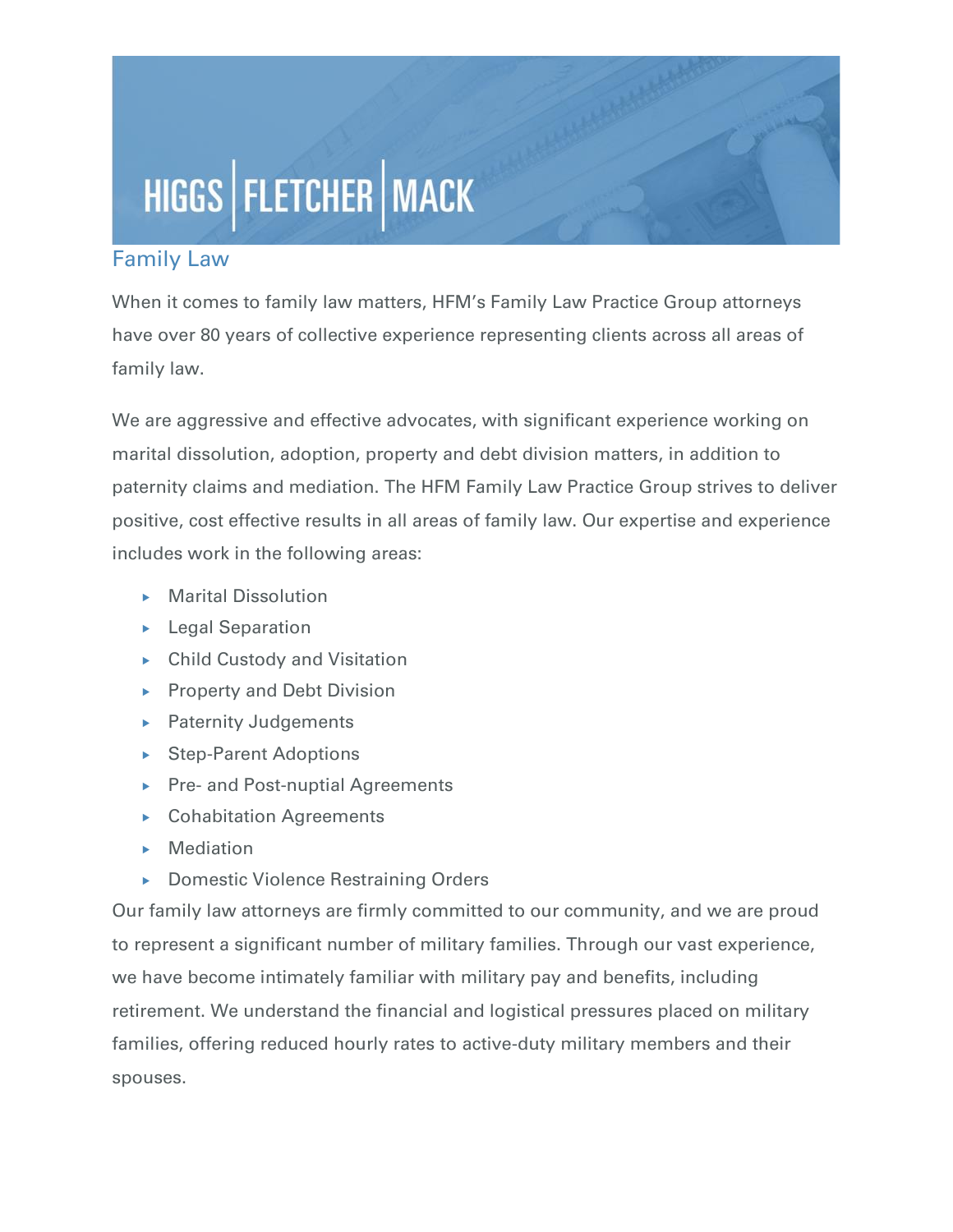We know that when you seek out a law firm to assist you with your family law matter, you are going through a difficult time and need counsel you can trust. We approach every case as if it were our own family matter and handle each matter with the diligence and respect it deserves.

Our senior-most attorneys are all formally trained as mediators, as we strive to assist both parties in any family law matter seamlessly find a mutually agreeable resolution. Our end goal is to find success and optimal solutions on behalf of our clients, while also minimizing the costs and personal stress that can often be affiliated with family law matters.

We advocate for our clients in a compassionate yet assertive manner, while focusing on the protection of your legal rights and best interests. HFM's attorneys can expertly handle all of the challenges involved in your matter so that you can focus on your children, family, and financial future and security.



CHRISTINE DE SANTIS DANIEL C. HERBERT RACHEL R. JAMES